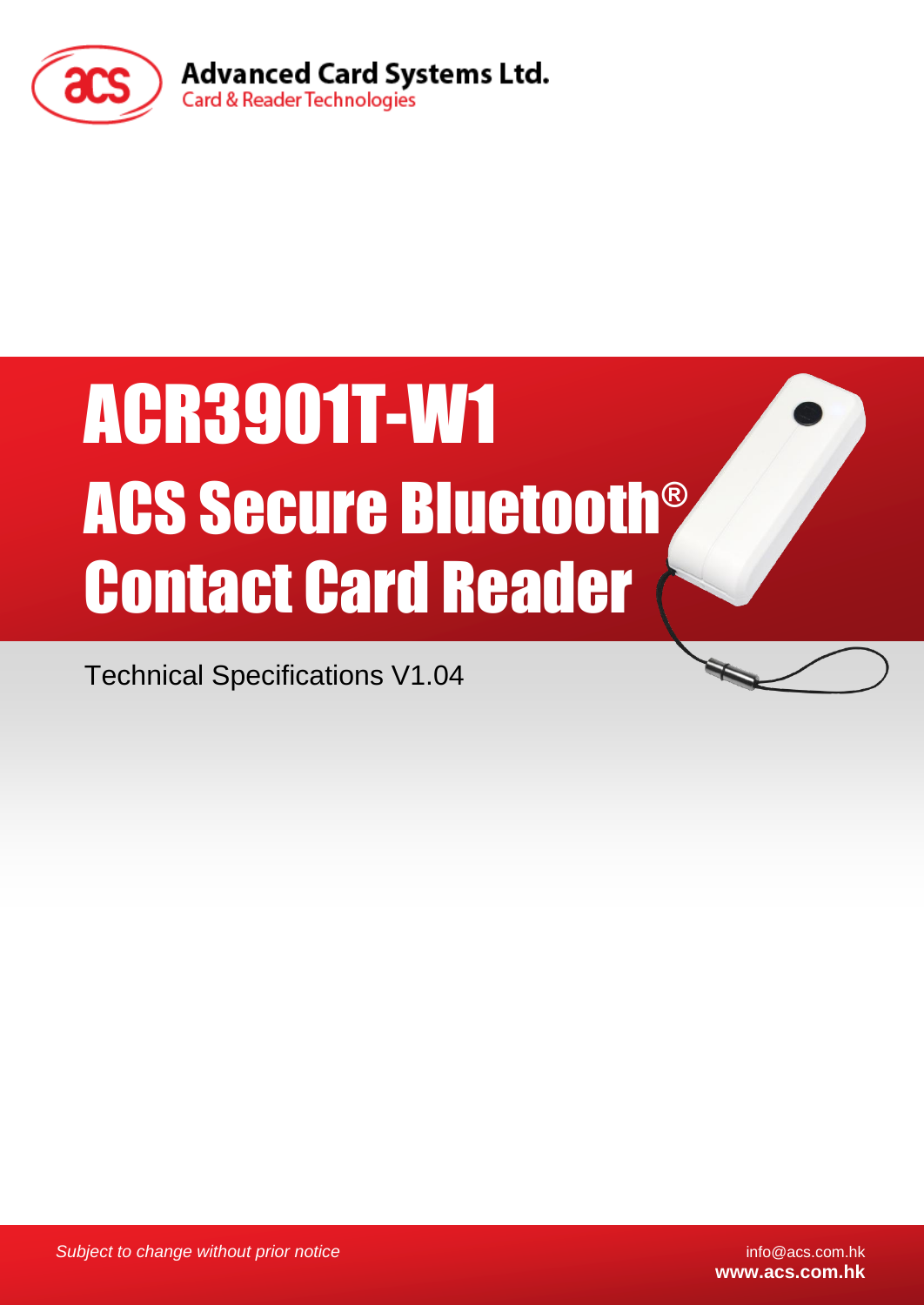

# **Table of Contents**

| 1.0. |  |
|------|--|
| 1.1. |  |
| 1.2. |  |
| 1.3. |  |
| 1.4. |  |
| 1.5. |  |
| 2.0. |  |
| 3.0. |  |
| 3.1. |  |
| 3.2. |  |
| 4.0. |  |
| 5.0. |  |
|      |  |

# **List of Tables**

|--|

Page 2 of 9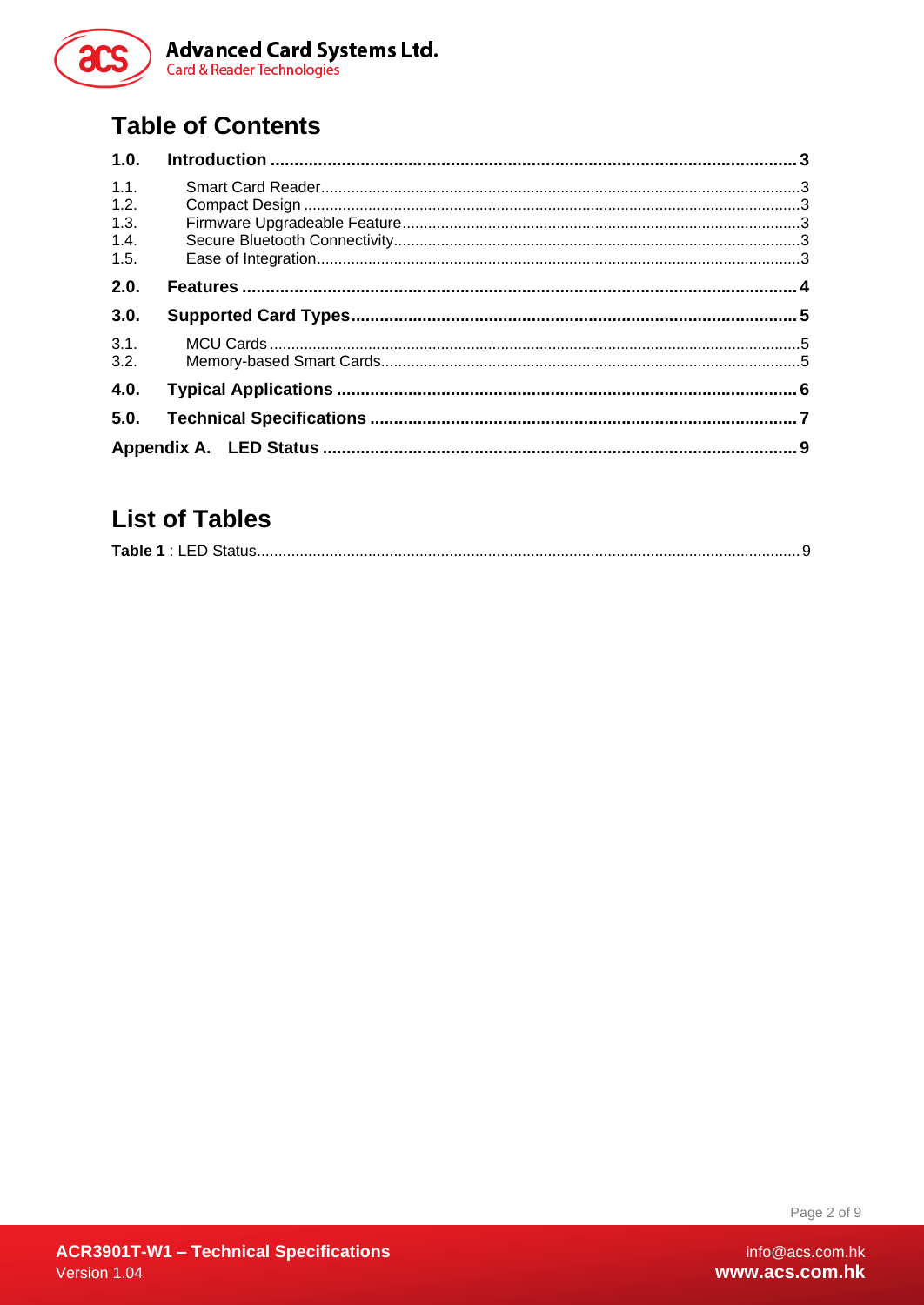

# <span id="page-2-0"></span>**1.0.Introduction**

The ACR3901T-W1 ACS Secure Bluetooth® SIM-sized Contact Card Reader combines the latest technology in the world of smart card readers with Bluetooth® connectivity. This compact and wireless smart card reader brings together sophisticated technology with fresh design to meet different requirements in various smart card–based applications using Bluetooth-enabled devices such as smart phones and tablets.



## <span id="page-2-1"></span>**1.1. Smart Card Reader**

The ACR3901T-W1 supports ISO 7816 Class A, B, and C SIM-sized smart cards (5 V, 3 V, and 1.8 V) in the market including microprocessor cards with T=0 and T=1 protocol. The ACR3901T-W1 has both USB Full Speed and Bluetooth 4.0 interface for smart card with read/write speed of up to 600 Kbps.

#### <span id="page-2-2"></span>**1.2. Compact Design**

With a compact design and a rechargeable Lithium-ion battery for power, the ACR3901T-W1 is extremely portable and convenient for use anytime, anywhere with most Bluetooth-enabled devices in the market.

### <span id="page-2-3"></span>**1.3. Firmware Upgradeable Feature**

The ACR3901T-W1 offers in-field firmware upgrade that lets the user cope with the fast changing technology used by different applications in various scenarios. With this feature, the stakeholders can save valuable cost and time, and provide utmost convenience to its users.

#### <span id="page-2-4"></span>**1.4. Secure Bluetooth Connectivity**

Along with AES-128 encryption algorithm, the ACR3901T-W1 uses Bluetooth technology that provides easy and secured integration without employing any physical connection to any terminal running Android™ 4.3 and later, iOS 5.0 and later, Windows®, and Mac OS®.

### <span id="page-2-5"></span>**1.5. Ease of Integration**

The ACR3901T-W1 is PC/SC and CCID-compliant, making it easy to install and use with any computer-based environment. Its drivers are compatible with operating systems such as Windows®, Linux®, and Mac OS<sup>®</sup>.

With its numerous features, the ACR3901T-W1 is the perfect smart card reader for your smart card solution.

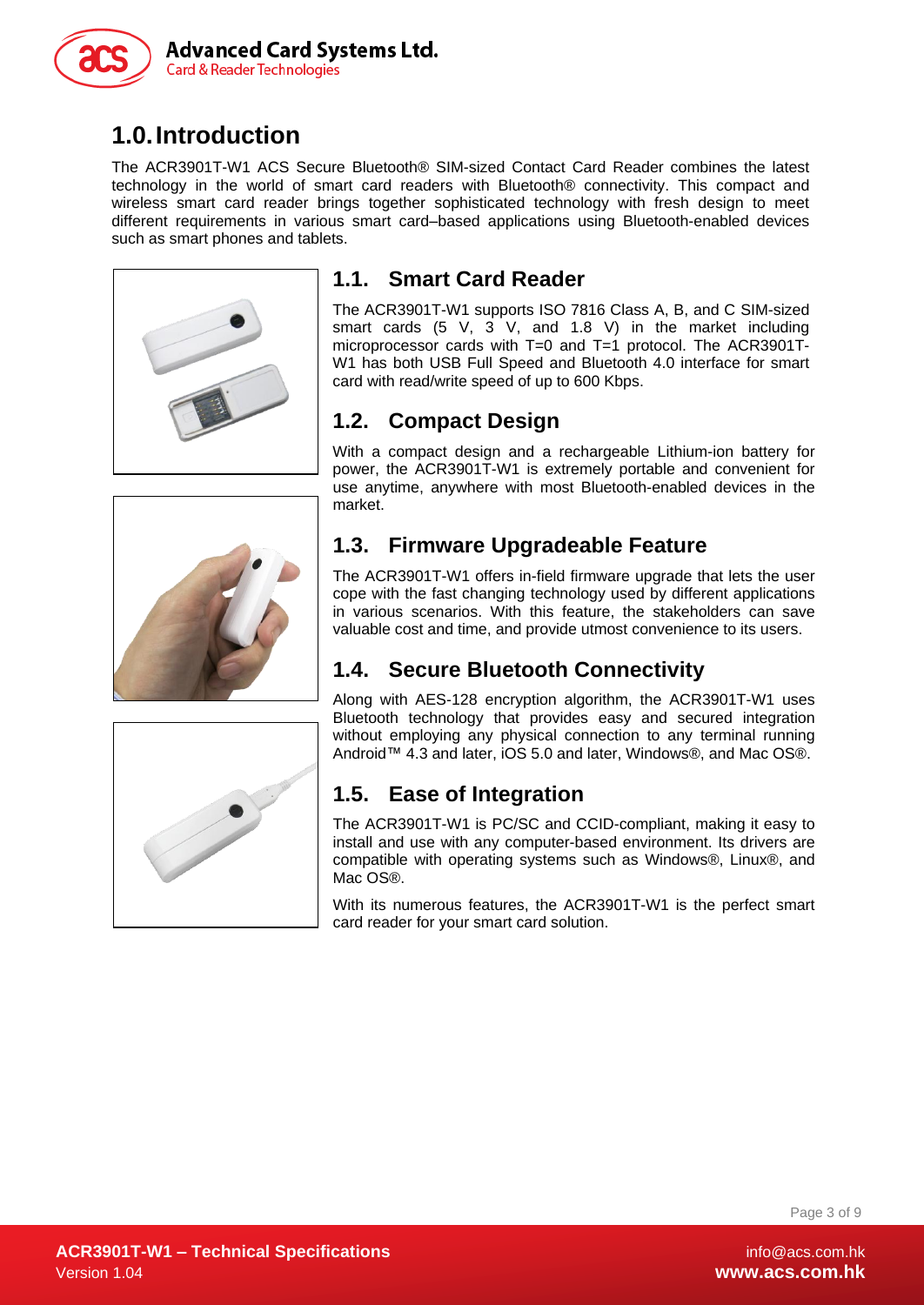

## <span id="page-3-0"></span>**2.0.Features**

- USB 2.0 Full Speed Interface
- Bluetooth Interface
- Plug and Play CCID support brings utmost mobility
- Smart Card Reader:
	- o Contact Interface:
		- Supports ISO 7816 Class A, B, C (5 V, 3 V, 1.8 V) SIM-sized cards
		- Supports microprocessor cards with T=0 or T=1 protocol
		- **Supports memory cards**
		- **Supports PPS (Protocol and Parameters Selection)**
		- **Features Short Circuit Protection**
		- **Supports AES-128 encryption algorithm**
- Application Programming Interface:
	- o Supports PC/SC
	- o Supports CT-API (through wrapper on top of PC/SC)
- Built-in Peripherals:
	- o LEDs
	- o Button
- $\bullet$  USB Firmware Upgradeability<sup>1</sup>
- Supports Android™ 4.3 and later<sup>2</sup>
- Supports iOS 8.0 and later $3$
- Compliant with the following standards:
	- o EN 60950/IEC 60950
	- o ISO 7816
	- o Bluetooth
	- o PC/SC
	- o CCID
	- o CE
	- o FCC
	- o RoHS
	- o REACH
	- o Microsoft® WHQL

1

*<sup>1</sup> Applicable under PC-linked mode*

*<sup>2</sup> Uses an ACS-defined Android Library*

*<sup>3</sup> Uses an ACS-defined iOS Library*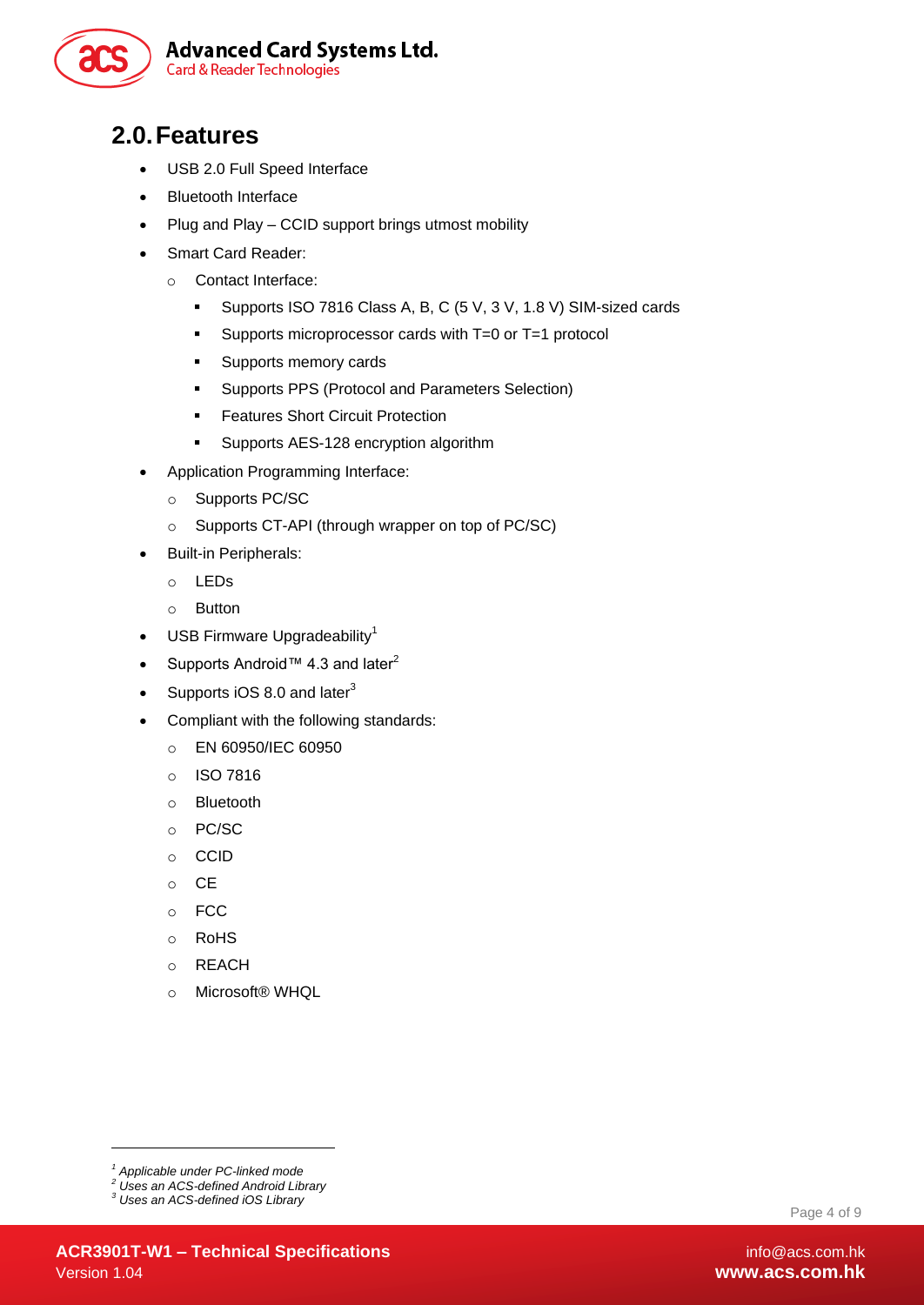

# <span id="page-4-0"></span>**3.0.Supported Card Types**

#### <span id="page-4-1"></span>**3.1. MCU Cards**

The ACR3901T-W1 operates with MCU cards following either T=0 or T=1 protocol.

#### <span id="page-4-2"></span>**3.2. Memory-based Smart Cards**

The ACR3901T-W1 works with several memory-based smart cards such as:

- Cards following the I2C bus protocol (free memory cards) with maximum 128 bytes page with capability, including:
	- o Atmel® : AT24C01/02/04/08/16/32/64/128/256/512/1024
	- o SGS-Thomson: ST14C02C, ST14C04C
	- o Gemplus: GFM1K, GFM2K, GFM4K, GFM8K
- Cards with secure memory IC with password and authentication, including:
	- o Atmel®: AT88SC153 and AT88SC1608
- Cards with intelligent 1 KB EEPROM with write-protect function, including:
	- $\circ$  Infineon®: SLE4418, SLE4428, SLE5518 and SLE5528
- Cards with intelligent 256-byte EEPROM with write-protect function, including:
	- o Infineon®: SLE4432, SLE4442, SLE5532 and SLE5542
- Cards with '104' type EEPROM non-reloadable token counter cards, including:
	- o Infineon®: SLE4406, SLE4436, SLE5536 and SLE6636
- Cards with intelligent 416-bit EEPROM with internal PIN check, including:
	- o Infineon®: SLE4404
- Cards with Security Logic with Application Zone(s), including:
	- o Atmel®: AT88SC101, AT88SC102 and AT88SC1003

Page 5 of 9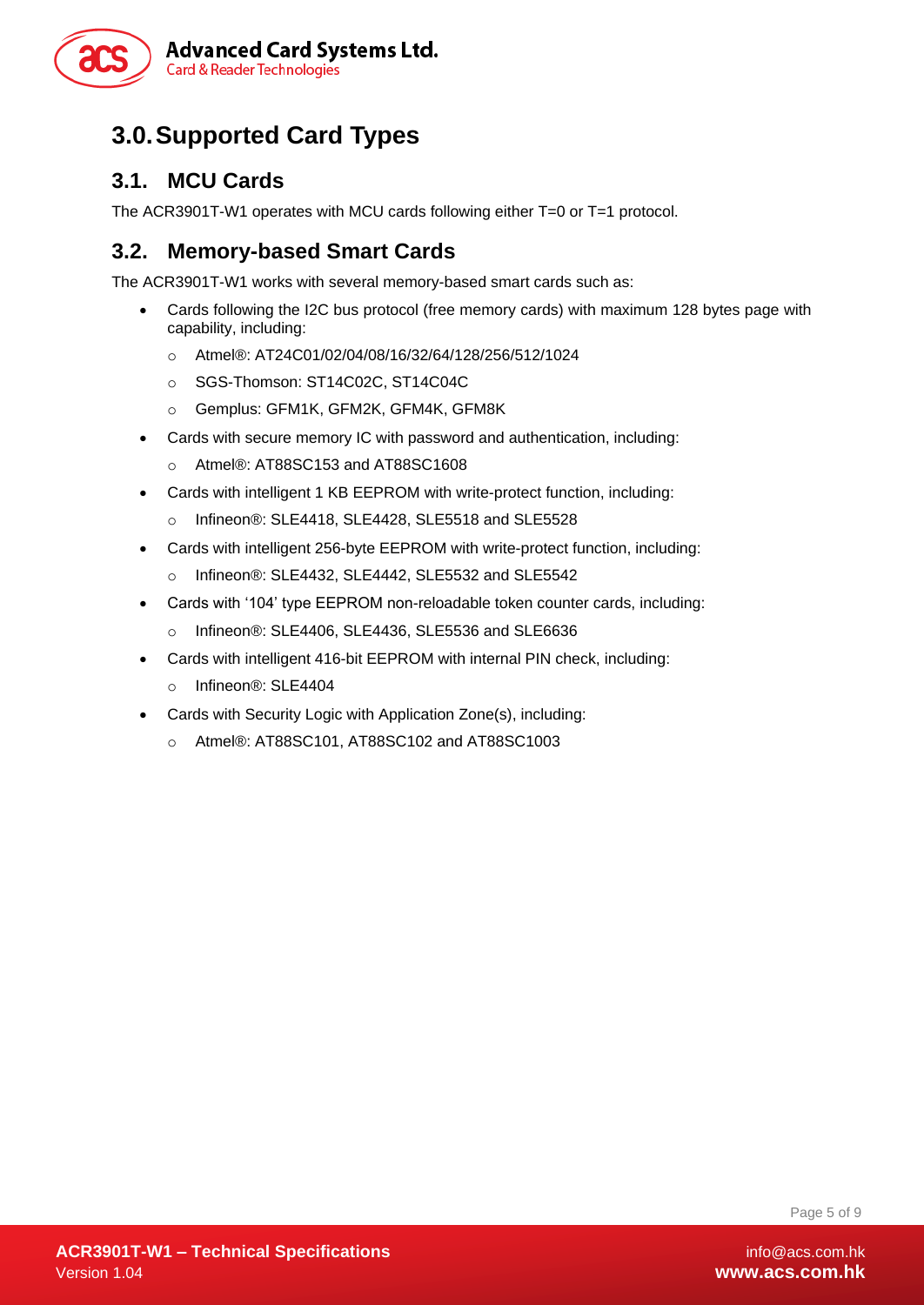

# <span id="page-5-0"></span>**4.0.Typical Applications**

- e-Government
- e-Healthcare
- e-Purse and Loyalty
- Mobile Banking and Payment
- Network Security
- Access Control
- Public Key Infrastructure

Page 6 of 9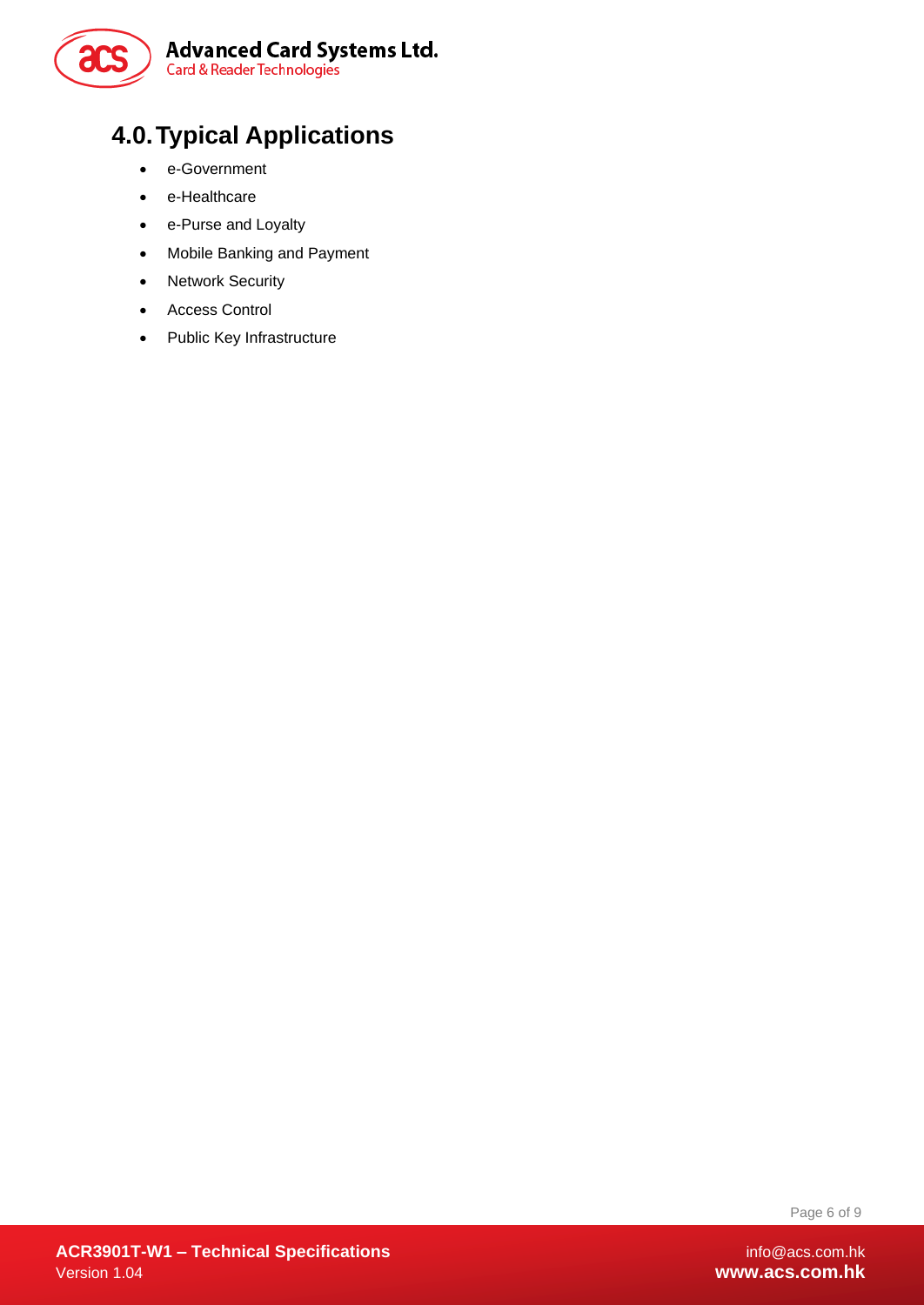

# <span id="page-6-0"></span>**5.0.Technical Specifications**



| <b>Physical Characteristics</b>                  |                                                                      |  |  |  |  |
|--------------------------------------------------|----------------------------------------------------------------------|--|--|--|--|
|                                                  |                                                                      |  |  |  |  |
|                                                  |                                                                      |  |  |  |  |
|                                                  |                                                                      |  |  |  |  |
| <b>Bluetooth Interface</b>                       |                                                                      |  |  |  |  |
|                                                  |                                                                      |  |  |  |  |
|                                                  | Power Source Rechargeable Lithium-ion Battery (charging through USB) |  |  |  |  |
|                                                  |                                                                      |  |  |  |  |
| USB Host Interface                               |                                                                      |  |  |  |  |
|                                                  |                                                                      |  |  |  |  |
| Connector Type Micro-USB                         |                                                                      |  |  |  |  |
| Power Source From USB port                       |                                                                      |  |  |  |  |
|                                                  |                                                                      |  |  |  |  |
|                                                  |                                                                      |  |  |  |  |
|                                                  |                                                                      |  |  |  |  |
| <b>Contact Smart Card Interface</b>              |                                                                      |  |  |  |  |
|                                                  |                                                                      |  |  |  |  |
|                                                  |                                                                      |  |  |  |  |
|                                                  |                                                                      |  |  |  |  |
| Supply Current  Max. 50 mA                       |                                                                      |  |  |  |  |
| Smart Card Read/Write Speed 9.6 Kbps - 600 Kbps  |                                                                      |  |  |  |  |
| Short Circuit Protection  (+5) V/GND on all pins |                                                                      |  |  |  |  |
|                                                  |                                                                      |  |  |  |  |
| Card Connector Type ICC Slot 0: Contact          |                                                                      |  |  |  |  |
| Card Insertion Cycles Min. 10,000                |                                                                      |  |  |  |  |
| <b>Built-in Peripheral</b>                       |                                                                      |  |  |  |  |
|                                                  |                                                                      |  |  |  |  |
|                                                  |                                                                      |  |  |  |  |
|                                                  |                                                                      |  |  |  |  |
| <b>Other Features</b>                            |                                                                      |  |  |  |  |
|                                                  |                                                                      |  |  |  |  |
|                                                  | Firmware Upgrade  Supported (upgradeable through USB interface)      |  |  |  |  |
| <b>Application Programming Interface</b>         |                                                                      |  |  |  |  |
| PC-linked Mode PC/SC                             |                                                                      |  |  |  |  |
|                                                  |                                                                      |  |  |  |  |

Page 7 of 9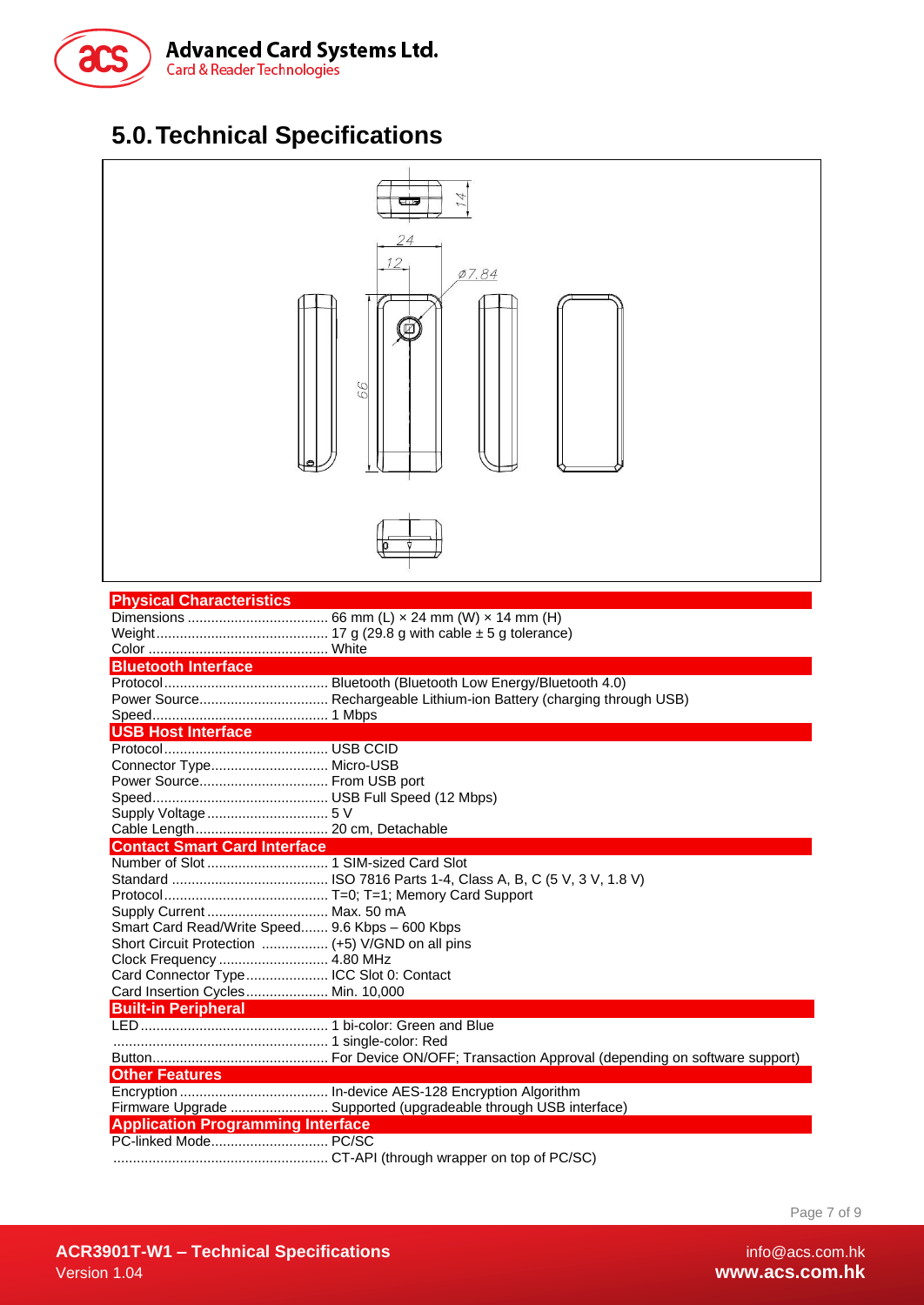

#### **Advanced Card Systems Ltd.**

**Card & Reader Technologies** 

#### **Operating Conditions**

Temperature .................................. 0 C – 50 C 4

Humidity ......................................... Max. 90% (non-condensing)

**Certifications/Compliance**

EN 60950/IEC 60950, ISO 7816, USB Full Speed, Bluetooth, PC/SC, CCID, CE, FCC, RoHS, REACH, Microsoft® WHQL

#### **Device Driver Operating System Support**

Windows® 7, Windows® 8, Windows® 8.1, Windows® 10

Windows® Server 2003, Windows® Server 2008, Windows® Server 2008 R2, Windows® Server 2012, Windows® Server 2012 R2, Windows® Server 2016

Linux®, Mac OS®, Android™<sup>5</sup>, iOS<sup>6</sup>



1

Page 8 of 9

*<sup>4</sup> Recommended Charging Temperature: 0 C – 45 C*

*<sup>5</sup> 4.3 and later Android versions is required for Bluetooth 4.0*

*<sup>6</sup> 8.0 and later iOS versions is required*